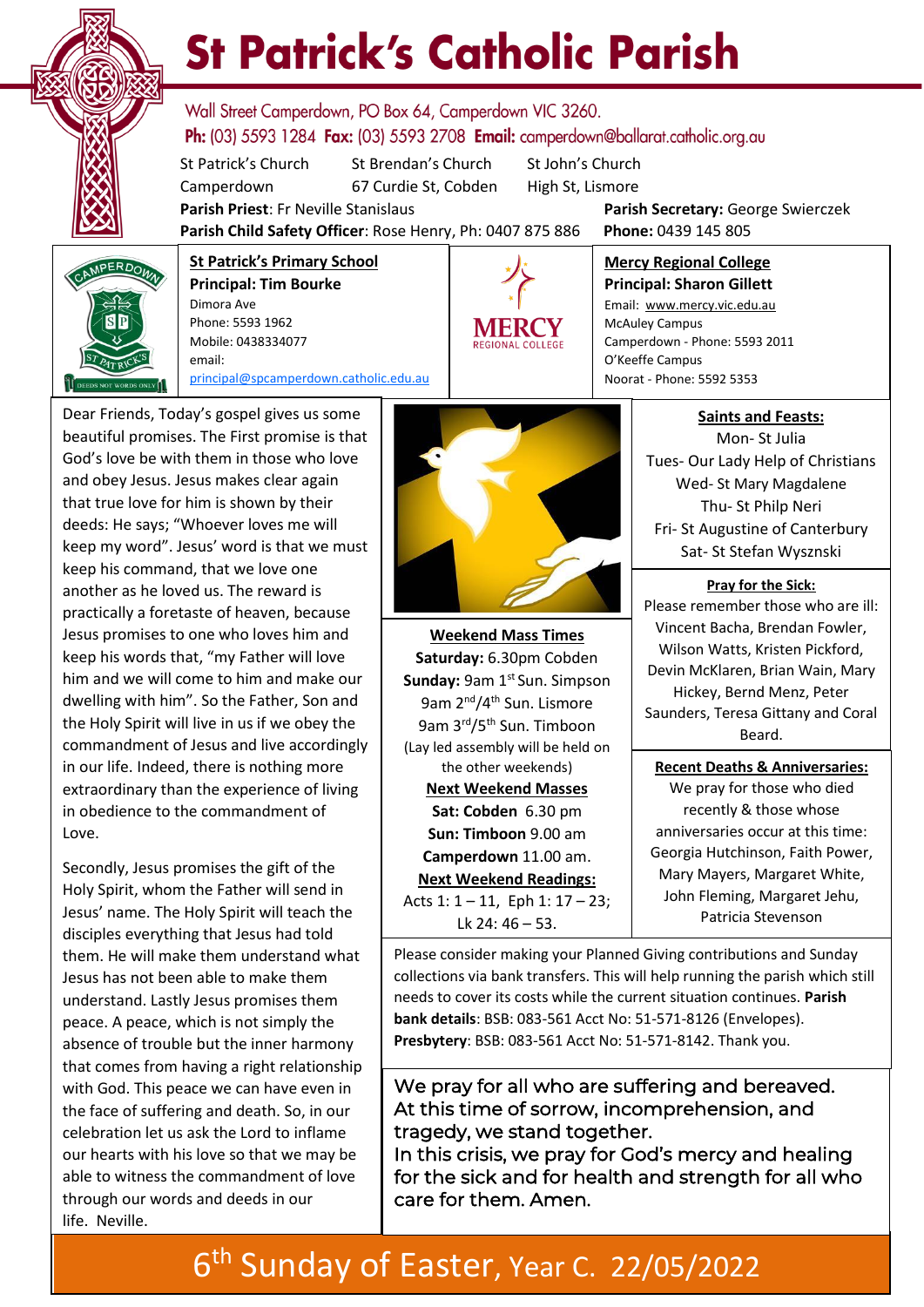**Novel coronavirus (COVID-19):** Checking-in is no longer required. Face masks are no longer required in most indoor settings, but they are still recommended. Carry a mask when leaving home. They are strongly recommended if you have any COVID-19 symptoms and are with people who may be vulnerable to COVID-19. **Last weekend's Collection:**

I would like to thank everyone for their assistance & support. Last week you generously gave to the Parish \$225.00 & Presbytery \$451.05. God bless you and keep you all safe in His Care.

**Lay Led Assembly Resources**: Sunday Assembly of Word and Communion resources for the Easter Triduum and Season of Easter Year C 2022 have been emailed/mailed to contacts. Resource material is also available from the diocesan website members area.

#### *Mass Counts have begun!*

#### *If you didn't record your mass counts for the weekend just gone, you need to think about how many people attended and record it NOW!*

The Annual Diocesan Mass Count will take place over 4 weekends in May. Counting should have started last weekend (7-8 May) and continue each weekend until the end of May. Mass Count Forms are attached. You can use either the PDF or Excel Sheet to record your Mass counts. Also attached to this email is a "Counter's Form." This form can be used to assist the counter's recording the numbers at each Mass or Assembly.

- **Please record a count for every Mass and Lay Led Assembly held in your parish on each of the four weekends.**
- **Please complete all columns, including what the 'usual' count would be.**
- **If you have increased or reduced numbers, include the reason why (eg. Baptism, First Eucharist, etc)**

[After the four weekends are complete you will be required to submit your completed Mass Count Forms to the Diocese by Friday 10 June, 2022.](mailto:fran.peterkin@ballarat.catholic.org.au)

If you have any queries please email fran.peterkin@ballarat.catholic.org.au

#### **Special Collections**

St. Vincent De Paul Societies Winter Appeal - There will be a special collection next weekend for the Vinnies Winter Appeal, which will assist with the ongoing charitable work they generously provide for those in need within our community.

#### **Alive in the Spirit 2022 – Virtual Conference from May 26-28, 2022**

Last year, over 1000 Australian & New Zealand bishops, priests, deacons, religious, pastoral councils, parish and diocesan staff and ministry teams participated in the "Alive in the Spirit" experience, inspired by many homegrown ideas, practical pathways and opportunities to renew and revitalise our pastoral settings. In 2022, "Alive in the Spirit" returns, this year's theme: "What does God require of us: To Act Justly, To Love Mercy & To Walk Humbly". Endorsed by bishops from both Australia and New Zealand, this interactive online pastoral experience offers both individuals and groups a variety of ways to flexibly engage. With parishes and dioceses hungering for fresh hope, new ideas, and positive stories and models of practice in service of Christ's mission, "Alive in the Spirit" will engage you with over thirty workshops, amazing keynotes, and balancing on-screen input with time for off-screen prayer, reflection and a call to action. Our Catholic Church offers so much richness, and "Alive in the Spirit" celebrates the good of who we are, while inviting us to continue to cooperate with the Holy Spirit as we engage with the Signs of the Times in our Oceania Region. For more information and to register go to https://aliveinthespirit.com.au/

Week of Prayer for Christian Unity for 2022: May 29 – June 5

The theme for the Week of Prayer for Christian Unity in 2022 was chosen by the Middle East Council of Churches "We saw the star in the East, and we came to worship" (cf Matthew 2:2). Resources for use in prayer services in your parishes, local ministers' associations or inter-church Councils are available at https://www.ncca.org.au/faith-and-unity-resources/wopcu22

#### **Liturgy Brisbane online liturgical formation & training courses**

The Diocesan Liturgical Commission recommends the following online courses offered by Liturgy Brisbane:

- Ministers of the Word (Readers) (180 mins) \$18.00;
- Lay Ministers of Communion Course (150 mins) \$18.00;
- Combined Course: Ministers of Word & Communion (240 mins) \$25.00.

Lay liturgical ministers can now access quality online training and learn at their own pace, in their own homes, at times that suit them. No need to wait for a scheduled zoom meeting or face-to-face course - new volunteers can begin training immediately. Courses can be completed over multiple sessions – participants stop at any time and pick up where they left off. Each fully online course contains short videos, readings, quizzes and course notes. Content includes an introduction to liturgical ministry and an overview of ministries and the Mass, followed by specific training for each ministry. This short video provides more information

We are a Child-safe, Welcoming and Environmentally-friendly Parish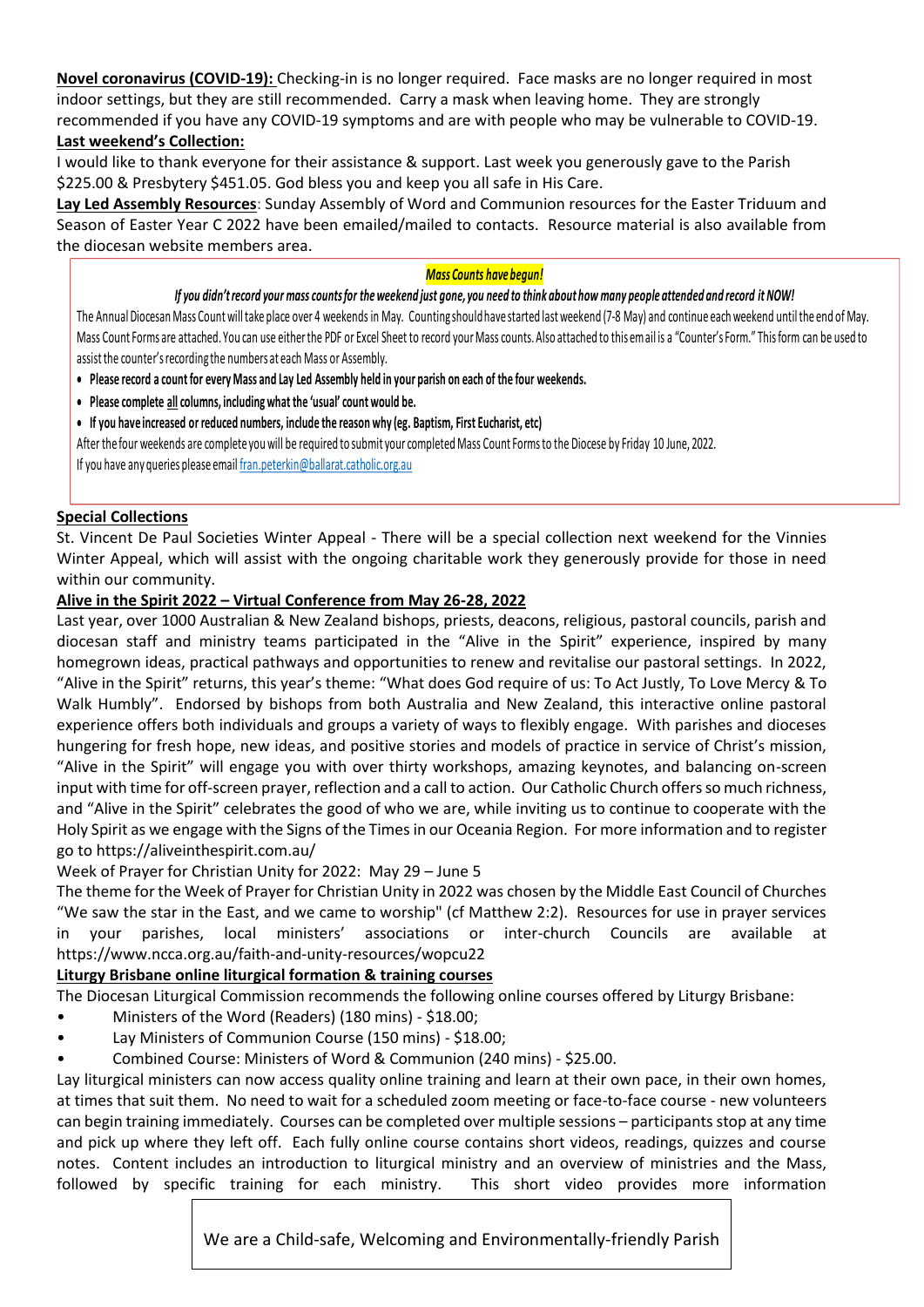https://www.youtube.com/watch?v=JegF5DSLFD4. Purchase a voucher bundle and distribute to ministers for course access. 20% discounted pre-paid bulk vouchers are available. 25 Voucher Bundle (for Readers OR Communion Ministers Courses) - \$360.00; 15 Voucher Bundle (for Combined Readers & Communion Ministers Course) - \$300.00. To purchase vouchers and for more information visit the Liturgy Brisbane website https://shop.liturgybrisbane.net.au/collections/other-resources

Aboriginal Catholic Ministry Victoria online event – May 25

Sherry Balcombe, Manager of Aboriginal Catholic Ministry Victoria, will be guest speaker via zoom on May 25, 2022 at 7.00pm. Sherry will present a brief overview of Aboriginal culture and spirituality and how it relates to today's world and will lead people to consider several key questions. This event is hosted by the Justice Action Group of St Mary of the Cross, Mordiallic & Aspendale during National Reconciliation Week (May 27 – June 3). To register go t[o https://caritas.zoom.us/meeting/register/tZUocemorz4tG92p9QQV4fQyLFak4guWhFYF](https://caritas.zoom.us/meeting/register/tZUocemorz4tG92p9QQV4fQyLFak4guWhFYF)

### **LITURGY OF THE WORD**

#### **First Reading: [Acts 15:1-2. 22-29](https://liturgyhelp.com/ritual/lectionary/LectionaryList%7Cact#act015)**

#### *A reading from the Acts of the Apostles*

#### *It has been decided by the Holy Spirit and ourselves not to burden you beyond what is essential.*

Some men came down from Judaea and taught the brothers, 'Unless you have yourselves circumcised in the tradition of Moses you cannot be saved.' This led to disagreement, and after Paul and Barnabas had had a long argument with these men it was arranged that Paul and Barnabas and others of the church should go up to Jerusalem and discuss the problem with the apostles and elders.

Then the apostles and elders decided to choose delegates to send to Antioch with Paul and Barnabas; the whole church concurred with this. They chose Judas known as Barsabbas and Silas, both leading men in the brotherhood, and gave them this letter to take with them:

'The apostles and elders, your brothers, send greetings to the brothers of pagan birth

in Antioch, Syria and Cilicia. We hear that some of our members have disturbed you with their demands and have unsettled your minds. They acted without any authority from us, and so we have decided unanimously to elect delegates and to send them to you with Barnabas and Paul, men we highly respect who have dedicated their lives to the name of our Lord Jesus Christ.

Accordingly we are sending you Judas and Silas, who will confirm by word of mouth what we have written in this letter. It has been decided by the Holy Spirit and by ourselves not to saddle you with any burden beyond these essentials: you are to abstain from food sacrificed to idols, from blood, from the meat of strangled animals and from fornication. Avoid these, and you will do what is right. Farewell.'

The is the word of the Lord. **All: Thanks be to God.**

#### **Responsorial Psalm:** [Ps 66:2-3. 5-6. 8. R. v.4](https://liturgyhelp.com/ritual/lectionary/LectionaryListPsalm%7Cpsm)

(R.) O God, let all the nations praise you!

- 1. O God, be gracious and bless us and let your face shed its light upon us. So will your ways be known upon earth and all nations learn your saving help. (R.)
- 2. Let the nations be glad and exult for you rule the world with justice. With fairness you rule the peoples, you guide the nations on earth. (R.)
- 3. Let the peoples praise you, O God; let all the peoples praise you. May God still give us his blessing till the ends of the earth revere him.  $(R<sub>1</sub>)$

#### **Second Reading: [Rv 21:10-14, 22-23](https://liturgyhelp.com/ritual/lectionary/LectionaryList%7Crev#rev021)**

#### *A reading from the book of the Apocalypse*

#### *He showed me the holy city coming down out of heaven.*

In the spirit, the angel took me to the top of an enormous high mountain and showed me Jerusalem, the holy city, coming down from God out of heaven. It had all the radiant glory of God and glittered like some precious jewel of crystal-clear diamond. The walls of it were of a great height, and had twelve gates; at each of the twelve gates there was an angel, and over the gates were written the names of the twelve tribes of Israel; on the east there were three gates, on the north three gates, on the south three gates, and on the west three gates. The city

### 6 th Sunday of Easter, Year C. 22/05/2022